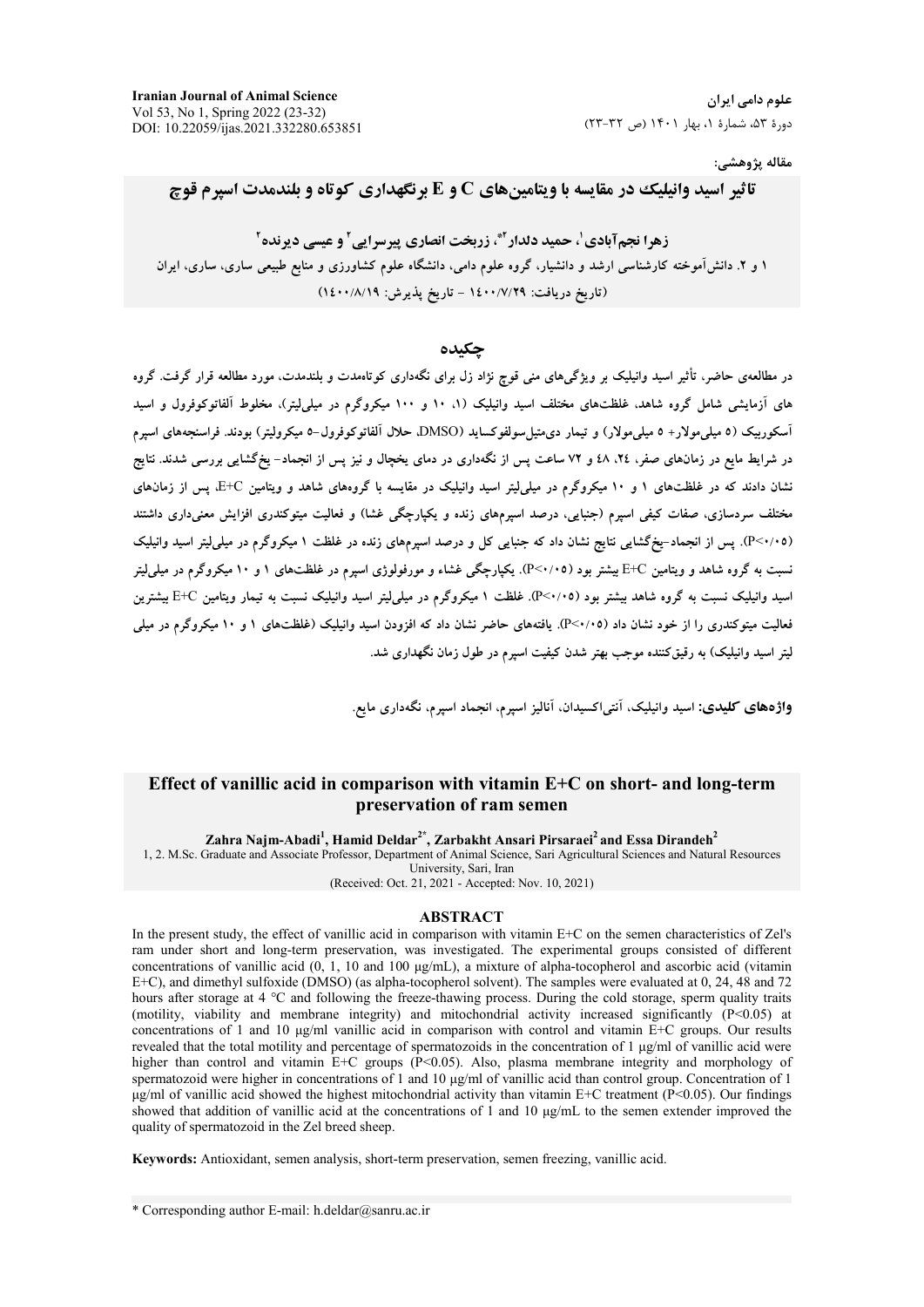دارند (Fattah et al., 2017). اسيد وانيليک (VA)، فرم اکسیدشده وانیلین، یک ترکیب فنلی مشتق شده از گیاهان و مواد خوراکی با نام شیمیایی -Hydroxy-3-methoxybenzoic Acid با فرمول C<sub>8</sub>H<sub>8</sub>O<sub>4</sub>، است. این ماده بهطور طبیعی در گیاه وانیل وجود دارد و در ریشه گلپر که گیاه مورد استفاده در پزشکی سنتی چینی است، بهوفور یافت شده است. اسید وانیلیک، پودر سفید متمایل به زرد روشن است و بهعنوان یک عامل نگهدارنده و ضدعفونی کننده در صنایع غذایی، دارویی و لوازم آرایشی کاربرد دارد (Tai et al., 2012) خواص ضد باكترى (Dragana et al., 2012) ضد میکروبی (Delaquis *et al.*, 2005)، ضد درد (Mustafa & Esref, 2004; Najafi et al., 2017) آنتی|کسیدانی (Wang et al., 2015) و نیز اثربخشی مثبت بر بیماریهای گوارشی (Leal et al, 2011) و کیدی (Lakshmanashetty et al., 2010) از دیگر آثار مثبت اسید وانیلیک گزارش شده است. از دیگر سازوکارهای اثرگذاری اسید وانیلیک می توان به مهار ساخت یا آزادسازی فاکتور نکروز توموری آلفا (TNF-α)، اينترلوكين-۶ (IL-6) سيكلواكسيژناز -۲ (COX-2) و نيتريك اكسيد (NO) اشاره كرد (Leal et al., 2011).

استفاده ار مواد آنتی اکسیدانی مناسب می تواند در پیشبرد برنامههای نگهداری کوتاه و بلندمدت اسپرم موثر باشد. نتایج تحقیقات نشان میدهد که اسید وانیلیک فعالیت آنتی اکسیدانی قوی دارد که منجر به حذف رادیکالهای آزاد شده است. تاکنون گزارشی در , ابطه با تاثير اسيد وانيليک بر بهبود كيفيت اسپرم قوچ وجود ندارد. هدف از پژوهش حاضر، تاثیر غلظتهای مختلف اسید وانیلیک بر فراسنجههای اسپرم قوچ در نگهداری کوتاه و بلندمدت است.

### مواد و روشها

این پژوهش در آزمایشگاه فیزیولوژی تولیدمثل دانشکده علوم دامی و شیلات و مزرعه پژوهشی گروه علوم دامی دانشگاه کشاورزی و منابع طبیعی ساری از مهرماه تا اواخر اسفندماه ۱۳۹۶ انجام شد. در این پژوهش منی گیری به کمک واژن مصنوعی از ۴ رأس قوچ نژاد زل

#### مقدمه

 $\mathsf{Y}\mathsf{F}$ 

فناوریهای تولیدمثلی (تلقیح مصنوعی (AI)، انتقال جنين (ET)، لقاح أزمايشگاهي (IVF) و انجماد مني) ابزار مهمی برای مدیریت و حفاظت منابع ژنتیکی حیوانات مزرعهای است. باروری در گوسفند بیشتر به تولید اسپرم از گوسفند بستگی دارد؛ یک شرط لازم برای موفقيت آميزش طبيعي يا تلقيح مصنوعي استفاده از Dianat et al., ) سيرم با كيفيت بالا است ( ..Dianat et al 2014). نگهداری اسپرم ها در محیط برون تنی نیازمند كاهش متابوليسم اسيرم از طريق كاهش دما است. استفاده از انجماد منی برای احیای جمعیت گونههای در معرض خطر انقراض، توليد نتاج بيشتر، بارور نمودن هم زمان تعداد زیادی ماده با استفاده از اسپرم نرهای با نژاد برتر، از بین رفتن هزینههای نگهداری نرها، انتقال آسان اسپرم از مراکز تولید به دورترین مناطق و تجاریسازی Fraser et al., ) جهانی ژنوتیپهای برتر سودمند میباشد  $. (2007$ 

انجماد- يخ گشايى سبب آسيبهاى عملكردى، فراساختاری و بیوشیمیایی اسپرمها میشود که در نهایت منجر به کاهش زندهمانی، جنبایی و سلامت غشای پلاسمایی و از دست رفتن ظرفیت باروری میگردد (Sharma & Agarwal, 1996). تنش اکسیداتیو بهعنوان عامل مهمی برای ناباروری مردان و کاهش کیفیت اسپرم طی فرایند نگهداری محسوب می شود. تمامی مولکول های حیاتی سلول نظیر اسیدهای نوکلئیک، لیپیدها و قندها از اهداف تنش اکسیداتیو هستند علاوه بر این، در نتیجه تولید بیش|زحد ROS، پراکسیداسیون لیپید، کاهش جنبایی و زندهمانی و افزایش نقصهای ریختشناسی در قطعه میانی اسپرم مشاهده میشود. بنابراین، استفاده از آنتیاکسیدانها در رقیق کننده می تواند یک راهحل امیدوارکننده برای جلوگیری از تغییرات مضر در اسپرم در طول فرآیند خنکسازی، انجماد و یخ گشایی باشد.

آنتی|کسیدانها ترکیباتی هستند که اکسیژن واکنش گر داخل و خارج سلولی را جمعآوری و خنثی می کنند (Bucak et al., 2009). گروهای هیدروکسیل در آنتی|کسیدانها نقش مهمی در اجرای این عملکرد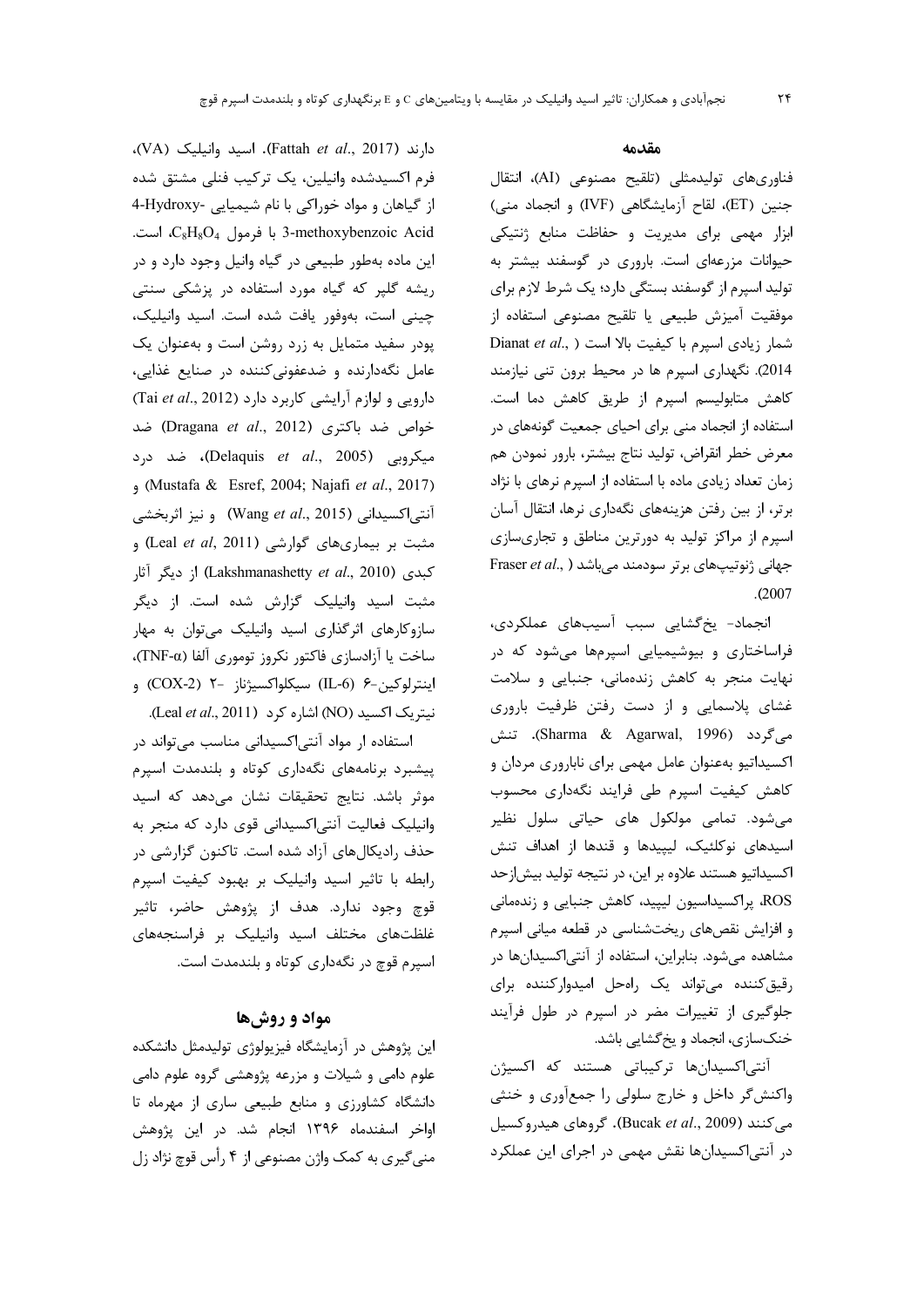(۲-۳ ساله با وزن ۴۵±۴ کیلوگرم) با شرایط تغذیهای و محیطی یکسان دو بار در هفته انجام شد.

نمونههای جمع آوریشده بلافاصله با فلاسک آب ۳۷ درجه سانتی گراد به آزمایشگاه منتقل شدند و پس از بررسی اولیه (حجم منی، غلظت اسپرم و درصد جنبایی) برای از بین بردن اثر فردی و احتمالاً اثر متقابل بین نمونهها، نمونههای نرمال در مقادیر مساوی از هر قوچ باهم مخلوط شدند و در نهایت با رقيق كننده بر پايه هيپس-زردهى تخم مرغ (هيپس ۳۰ گرم در لیتر، آلبومین سرم گاوی ۱۰ گرم در لیتر، گلوکز ۱۰ گرم در لیتر، ۲۰ درصد زرده تخم مرغ و ۳ درصد گلیسرول) رقیقسازی شد. برای ارزیابی های کوتاهمدت از رقیق کننده بدون گلیسرول در دمای یخچال استفاده شد. گروههای آزمایشی شامل گروه شاهد (بدون افزودنی)، غلظتهای مختلف اسید وانیلیک (۱، ۱۰ و ۱۰۰ میکروگرم در میلی لیتر)، مخلوط آلفاتوکوفرول و اسید آسکوربیک (۵ میلی مولار+۵ میلیمولار) و تیمار دیمتیلسولفوکساید (DMSO، حلال آلفاتوكوفرول-۵ ميكروليتر) بودند. ارزیابی به دو صورت کوتاه و بلندمدت صورت گرفت. برای ارزیابیهای کوتاهمدت، منی رقیق شده در زمان های صفر، ٢۴، ۴۸ و ٧٢ ساعته در دمای ۴ درجه سانتیگراد مورد بررسی قرار گرفت. برای ارزیابی بلندمدت، منی رقیقشده به داخل پایوتهای ۰/۵ میلی لیتر کشیده و برای مدت ۵ ساعت در دمای ۴ درجه سانتیگراد برای رسیدن به دمای تعادل قرار گرفت و سپس پایوتها بلافاصله در فاصلهی ۱۰ سانتی متری بخار نیتروژن مایع به مدت ١٢ دقیقه قرار گرفت تا منجمد شوند و سپس به داخل نیتروژن مایع با دمای ۱۹۶-درجه سانتیگراد غوطهور و تا زمان یخ گشایی در این دما نگهداری شدند. بعد از ده روز ذخیرهسازی، پایوتها در حمام آب گرم ٣٧ درجه به مدت ٣٠ ثانيه يخ گشايي شدند و سپس ارزیابی ها انجام گرفت. برای هر تیمار پنج تکرار در نظر گرفته شد.

ارزیابی جنبایی اسپرم بەمنظور بررسى ويژگىھاى جنبايى اسپرم، ۵ میکرولیتر از نمونه منی روی لام با دمای ۳۷ درجه

تخلیه شده و یک لامل تمیز روی آن قرار گرفت. ارزيابي نمونه بهوسيلهى ميكروسكوپ فازكنتراست (Nikon Eclipse TE 300) با بزرگنمایی ۲۰۰ برابر در ۱۰ میدان دید و بهصورت تصادفی با روش چشمی انجام شد (Courot, 1979).

ارزیابی یکپارچگی غشای پلاسمایی اسپرم

بهمنظور ارزیابی یکپارچگی غشای اسپرم، از آزمون هايپواسموتيک استفاده شد ( Salamon & MaxwellW, 1995). برای این منظور ۳۰ میکرولیتر از منی به ۳۰۰ میکرولیتر از محیط هایپو اسموتیک هاست اضافه شد. سیس ۳۰ دقیقه در بن ماری با دمای ۳۷ درجهی سانتی گراد انکوبه شد. پس از گذشت این زمان و با تهیه حداقل سه قطره (۲۰ میکرولیتر) از نمونهی انکوبه شده، ارزیابی و شمارش اسپرم با استفاده از میکروسکوپ فازکنتراست با بزرگنمایی ۴۰۰ برابر صورت گرفت. در هر لام حداقل ۲۰۰ اسپرم شمارش و درصد اسپرمهای با دم گرهخورده (غشای سالم) نسبت به گره نخورده (غشای آسیبدیده) محاسبه شد (Revell & Mrode, 1994).

### ارزیابی ناهنجاریهای مورفولوژی اسپرم

برای بررسی مورفولوژی اسپرم از محلول هانکوک استفاده شد. به این صورت که ۱۰ میکرولیتر از هر نمونه به ۱۵۰ میکرولیتر محلول هانکوک اضافه شد. سپس سه قطره (٢٠ ميكروليتر) از اين محلول روى لام قرارگرفته و بهوسیله لامل پوشانده شد. ارزیابی و شمارش اسپرم با استفاده از میکروسکوپ فازکنتراست با بزرگنمایی ۴۰۰ برابر صورت گرفت. در هر لام حداقل ۲۰۰ اسپرم شمارش و بهصورت درصد کل اسپرمهای غیر نرمال (آکروزوم غیرطبیعی، سر جدا شده، نقصهای دم و میانه اسپرم) بهکل اسپرم شمارش شده، گزارش شد (Itoh et al., 2009).

### ارزیابی درصد زندهمانی اسپرم

نمونههای منی از نظر درصد اسپرمهای زنده و مرده با رنگآمیزی ائوزین-نیگروزین مورد ارزیابی قرار گرفت. ابتدا ۵ میکرولیتر از نمونه منی با ۵ میکرولیتر رنگ روی لام بهآرامی مخلوط شده و با لام دیگر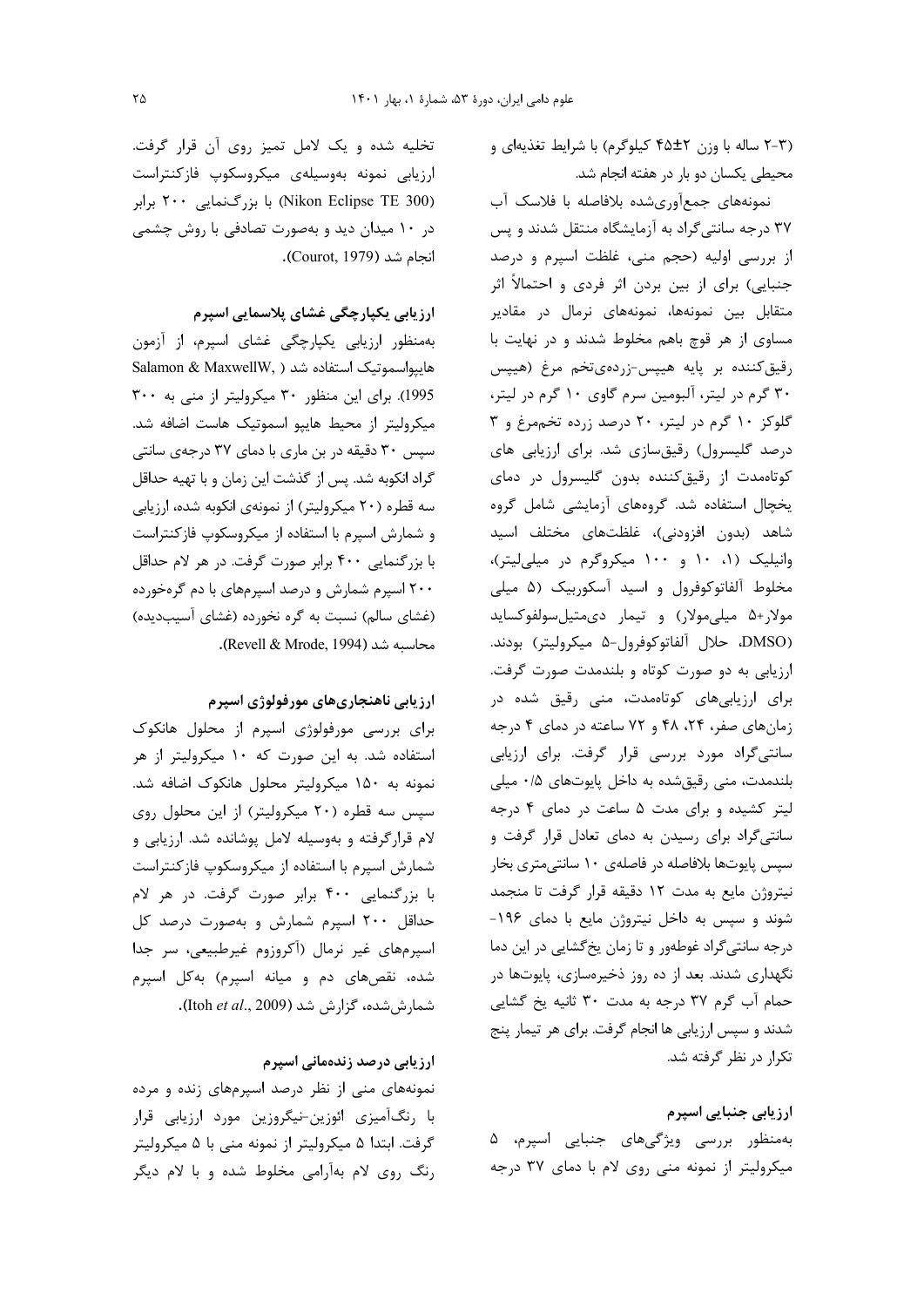گسترش تهيه شد. جهت خشککردن، نمونه گسترش یافته به مدت سه دقیقه در دمای ۳۷ درجه سانتیگراد قرار گرفت. تعداد ۲۰۰ اسپرم بهوسیله میکروسکوپ نوری با بزرگنمایی ۱۰۰۰ برابر ارزیابی شدند. اسپرمهایی که به طور کلی یا جزئی رنگ قرمز مایل به بنفش به خود گرفته بودند، مرده و اسپرمهایی که رنگ به خود نگرفته بودند زنده محسوب شدند (Prince et al., 2001).

# اندازهگیری فعالیت میتوکندری

از رودامین ۱۲۳ و پروپیدیم یدید برای ارزیابی فعالیت میتوکندری استفاده شد. ۳۰ میکرولیتر از رنگ رودامین-۱۲۳ (۵ میلی گرم در میلی لیتر DMSO) با ۱۲۰ میکرولیتر DMSO رقیق شد و در مقادیر ۳۰ میکرولیتر تا زمان نیاز ذخیره شد. ۳ میکرولیتر از محلول رودامین-۱۲۳ به ۱۰۰۰ میکرولیتر نمونه رقیق مایع منی (۲۰×۲۰ اسپرم/ میلی لیتر) اضافه شد و نمونهها به مدت ۱۵ دقیقه در دمای ۳۷ درجه در تاریکی انکوبه شدند. سپس ۱۰ میکرولیتر پروپیدیم یدید ( ۰/۵ میلی گرم در میلی لیتر محلول بافر فسفات (PBS) به آن اضافه کرده و مجدد ۱۰ دقیقه در دمای ۳۷ و در تاریکی انکوبه شدند و در نهایت به مدت سه دقیقه با دور ۵۰۰۰g سانتریفیوژ شدند و یلت اسپرم با ۱۰۰۰ میکرولیتر PBS به حالت معلق درآمد. ۱۰ میکرولیتر از سوسپانسیون روی لام قرار گرفت و با لامل پوشانده شد. تعداد ۲۰۰ اسپرم بهوسیله میکروسکوپ فلورسنت ارزیابی شدند. اسپرم با رنگ سبزرنگ زیر میکروسکوپ فلورسنت بهعنوان اسپرم با میتوکندری سالم در نظر گرفته شد (Kim et al., 2001).



شکل ۱. رنگآمیزی اسپرماتوزوآ با رودامین۱۲۳: اسپرمهای ساطع كننده رنگ سبز ميتوكندري فعال دارند. Figure 1. Staining of spermatozoa with Rodamin 123. The sperms with green color have active mitochondria.

### تجزيهوتحليل دادهها

دادههای این آزمایش در قالب طرح کاملاً تصادفی با ۶ تیمار و ۵ تکرار انجام شد آنالیز دادهها با استفاده از نرمافزار sas انجام شد. برای مقایسه میانگین از آزمون دانکن با سطح احتمال ۵ درصد استفاده شد.  $Y_{ii} = \mu + x_i + e_{ii}$ : $\mathbf{e}_{ij}$  مقدار عددی هر مشاهده،  $\mu$ : میانگین مشاهده،  $\mathbf{Y}_{ij}$ 

اثر عوامل باقى مانده، xi: اثر تيمار ji. اعداد بهصورت میانگین و انحراف استاندارد ارائه شدەاند.

#### نتايج

نتایج پژوهش در دو مرحله نگهداری کوتاهمدت و بلندمدت در جدولهای ۱ تا ۵ نشان داده شدند.

# جنبایی اسپرم

در زمان صفر جنبایی اسپرم در غلظتهای مختلف اسید وانیلیک نسبت به ویتامین E+C تفاوت معنیداری نداشت (جدول ۱). درحالیکه جنبایی اسپرم در غلظت های ۱ و ۱۰ میکروگرم در میلی لیتر نسبت به گروه شاهد افزایش داشت (P<۰/۰۵). درصد اسیر مهای جنبا طی مدت نگهداری در تیمار ۱۰ میکروگرم در میلی لیتر اسید وانیلیک از تمام تیمارها بیشتر بود. در زمان ۲۴ ساعت تیمار ١٠ میکروگرم در میلی لیتر اسید وانیلیک نسبت به گروه ویتامین E+C و شاهد افزایش معنیداری داشت (P<۰/۰۵). در زمان ۲۴ ساعت پس از نگهداری در یخچال، تیمار ۱۰ و ۱۰ میکروگرم در میلی لیتر اسید وانیلیک نسبت به گروه شاهد افزایش معنیداری نشان داد (۶/۰/۰۵). در زمانهای ۴۸ و ۷۲ ساعت غلظتهای ١ و ١٠ ميكروگرم در ميلي ليتر اسيد وانيليک نسبت به گروه ویتامین E+C افزایش معنیداری نشان داد (P<۰/۰۵)، و نیز غلظتهای مختلف اسید وانیلیک نسبت به گروه شاهد افزایش معنیداری داشت (P<۰/۰۵). جنبایی در همه تیمارها با افزایش زمان به طور معنى دارى كاهش پيدا كرد (P<۰/۰۵)؛ اما اين کاهش در غلظتهای ۱ و ۱۰۰ میکروگرم در میلی لیتر اسید وانیلیک در زمانهای صفر، ۲۴ و ۴۸ پس از شروع نگەدارى تفاوت معنى دارى نداشت.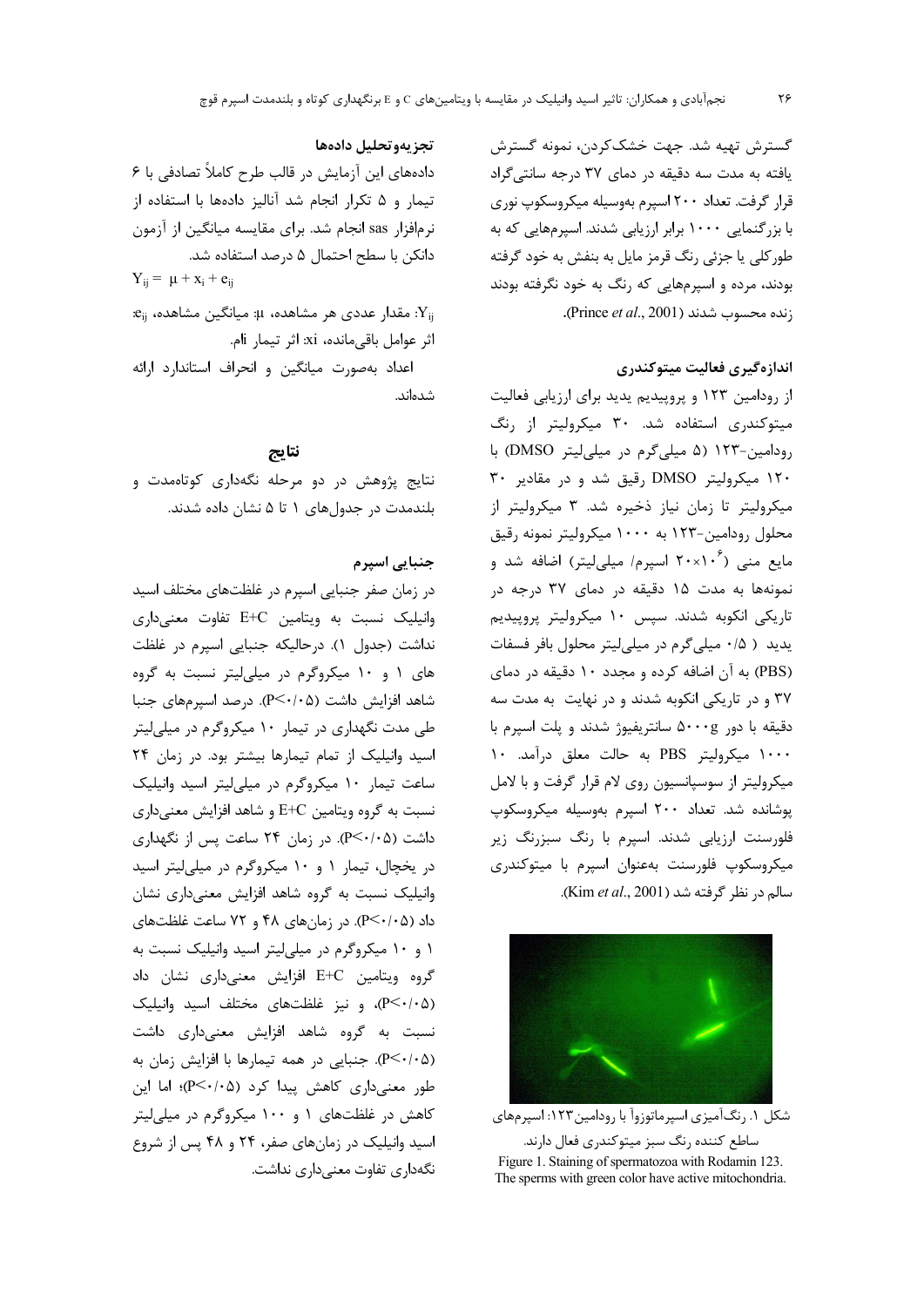جدول ۱. تأثیر اسید وانیلیک و ویتامینهای E+C بر جنبایی اسپرم قوچ در شرایط نگهداری سرد و پس از انجماد-ذوب Table 1. The effect of vanillic acid and vitamins E+C on the motility of ram spermatozoa during cold storage and after freezing and thawing

| Treatment                       |                                  |                                  |                                 |                                  |                                |           |
|---------------------------------|----------------------------------|----------------------------------|---------------------------------|----------------------------------|--------------------------------|-----------|
| <b>DMSO</b>                     | vitamin $E+C$                    | $VA100$ ( $\mu$ gr/ml)           | $VA10$ ( $\mu$ gr/ml)           | VA1 $(\mu$ gr/ml)                | Control                        | Hour      |
| $73.36 \pm 1.08$ <sup>Abc</sup> | $75.82 \pm 2.18$ <sup>Aabc</sup> | $75.84 \pm 4.23$ <sup>Aabc</sup> | $80.01 \pm 3.48$ <sup>Aa</sup>  | $78.38 \pm 3.90$ <sup>Aab</sup>  | $72.05 \pm 2.15$ <sup>Ac</sup> | $\theta$  |
| $70.51 \pm 0.72$ <sup>Bc</sup>  | $73.18 \pm 1.21$ <sup>ABb</sup>  | $73.34 \pm 1.92$ <sup>ABbc</sup> | $77.82 \pm 1.92$ <sup>ABa</sup> | $75.48 \pm 1.97$ <sup>ABab</sup> | $68.97 \pm 1.08$ <sup>Bc</sup> | 24        |
| $67.39 \pm 0.30$ <sup>Cc</sup>  | $70.01 \pm 0.90^{\rm Bbc}$       | $71.07\pm 2.29$ <sup>ABb</sup>   | 74.49 $\pm$ 1.20 <sup>BCa</sup> | $73.41 \pm 2.14$ <sup>ABa</sup>  | $66.37\pm0.42$ <sup>Bc</sup>   | 48        |
| $64.63 \pm 0.60^{Dbc}$          | $66.57 \pm 1.04^{\text{Cbc}}$    | $67.96\pm^{Bab}$ 2.80            | 71.90 $\pm$ 0.78 <sup>Ca</sup>  | $71.50 \pm 1.58$ <sup>Ba</sup>   | $62.25 \pm 1.13$ <sup>Cc</sup> | 72        |
| $64.76\pm0.59^{Bb}$             | 65.98 $\pm$ 1.03 <sup>Bb</sup>   | $64.52 \pm 1.10^{ Bb}$           | 62.92 $\pm$ 0.61 <sup>Bb</sup>  | 72.16 $\pm$ 1.65 <sup>Aa</sup>   | 64.15 $\pm$ 0.88 <sup>Bb</sup> | Post-thaw |
|                                 |                                  |                                  |                                 |                                  |                                |           |

a−c حروف نامشابه در هر رديف بهمنزله وجود تفاوت معنىدار بين تيمارها است (A<٠/٠۵).

A-C: حروف نامشابه در هر ستون بهمنزله وجود تفاوت معنىدار در زمانهاى مختلف است (P<٠/٠۵). DMSO (دىمتيل سولفوكسايد) a-c: Within each row-, means with different superscripts differ significantly  $(P < 0.05)$ .<br>A-C: Within each column, means with different superscripts differ significantly  $(P < 0.05)$ . DMSO: Dimethyl Sulfoxide

درصد جنبایی در گروه ۱ میکروگرم اسید وانیلیک نسبت به سایر گروهها به طور معنیداری بالاتر بود. سایر تیمارها اختلاف معنیداری با یکدیگر نداشتند. (جدول ١).

یکپارچگی غشای اسپرم

در زمان صفر، یکپارچگی غشای پلاسمایی اسپرم در تیمار ۱ میکروگرم در میلی لیتر اسید وانیلیک نسبت به گروه ویتامین E+C و شاهد افزایش معنیداری  $P<\cdot/2$ ، نشان داد (جدول ۲، ۲۰/۰۵). در زمان ۴۸ ساعت تیمار ۱ میکروگرم در میلی لیتر اسید وانیلیک نسبت به گروه ویتامین E+C افزایش معنیداری نشان داد (P<۰/۰۵) و نیز غلظتهای ۱ و ۱۰ میکروگرم در میلی لیتر اسید وانیلیک نسبت به گروه شاهد تفاوت معنی داری نشان داد (P<۰/۰۵). درصد اسپرم های با غشای یکپارچه بین غلظتهای مختلف اسید وانیلیک با تیمار ویتامین E+C و گروه شاهد در زمانهای ۲۴ و ۷۲ ساعت تفاوت معنیداری نداشتند. میانگین درصد سلامت غشای پلاسمایی اسپرم در همه تیمارها با افزایش زمان بهطور معنیداری کاهش پیدا کرد (P < ⋅ / ٠>P)؛ اما این کاهش در غلظت ۱ میکروگرم در میلی لیتر اسید وانیلیک در زمانهای ۲۴، ۴۸ و ۷۲ ساعت پس از شروع نگهداری و نیز غلظت ١٠٠ میکروگرم در میلے لیتر در زمان های صفر، ۲۴ و ۴۸ ساعت تفاوت معنى دارى نداشتند.

در فرآیند پس از پخ گشایی، درصد یکپارچگی غشای اسپرم در غلظتهای ۱ و ۱۰ میکروگرم بر میلی لیتر اسید وانیلیک نسبت به گروه شاهد افزایش

معنی داری داشت (P<٠/٠۵)، اما نسبت به گروه ويتامين E+C تأثير معنىدارى نداشت. تيمار ١٠٠ میکروگرم در میلی لیتر اسید وانیلیک نسبت به گروه شاهد کاهش معنیداری در درصد اسپرم متورم و پیچ خورده داشت (جدول ۲).

#### مورفولوژي اسيرم

نتایج حاصل از ارزیابی مورفولوژی اسپرم نشان داد که بين غلظتهاى مختلف اسيد وانيليك با تيمار ويتامين E+C و گروه کنترل در زمانهای مختلف تفاوت معنی داری وجود نداشت (جدول ۳). با افزایش زمان نگهداری در شرایط کوتاممدت، مورفولوژی اسپرم کاهش چشمگیری پیدا نکرده است و این نشان میدهد که تركيبات رقيق كننده توانسته همانند زمان اول سنجش، مورفولوژی اسپرم را حفظ کند. پس از فرآیند یخگشایی نتايج مورفولوژي اسيرم نشان داد كه تيمار ١، ١٠ میکروگرم در میلی لیتر اسید وانیلیک نسبت به گروه  $E+C$  شاهد بیشتر بود (P<۰/۰۵)؛ اما نسبت به ویتامین تأثیر معنیداری نشان ندادند. تیمار ۱۰۰ میکروگرم در میلی لیتر اسید وانیلیک نسبت به سایر تیمارها بیشترین کاهش در درصد اسیرم طبیعی نشان داد.

#### زندەمانى

درصد زنده مانی اسپرم در زمان صفر غلظتهای مختلف اسید وانیلیک نسبت به ویتامین E+C تأثیر معنی داری نداشت (جدول ۴). در حالی که غلظتهای ۱ و ۱۰ میکروگرم در میلی لیتر اسید وانیلیک نسبت به گروه شاهد افزایش معنی داری داشت (۴<۰/۰۵).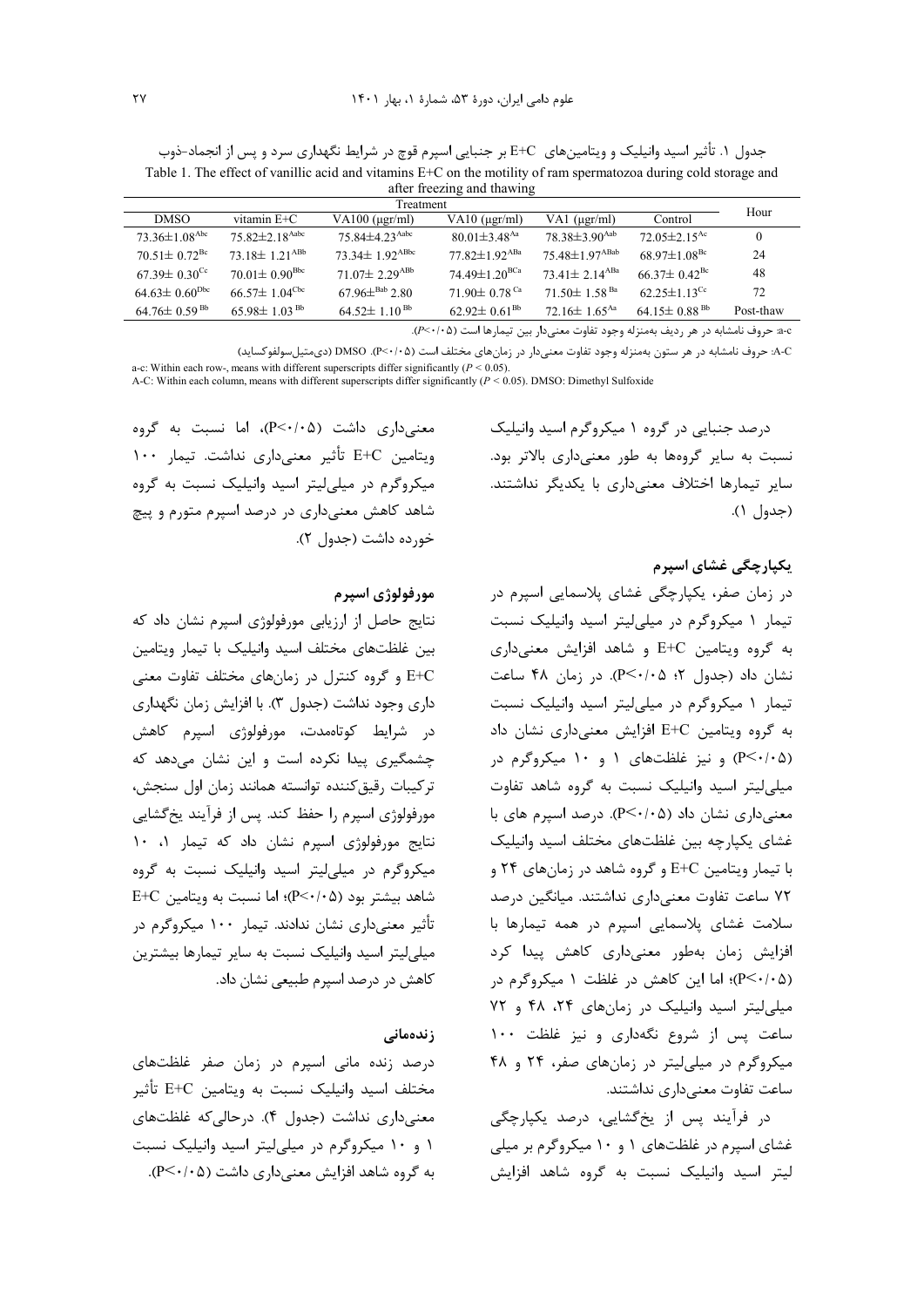جدول ۲. تأثیر اسید وانیلیک و ویتامین های E+C بر یکپارچگی غشای اسپرم قوچ در شرایط نگهداری سرد و پس از انجماد-ذوب Table 2. The effect of vanillic acid and vitamins E+C on the plasma membrane integrity of ram spermatozoa during cold storage and after freezing and thawing

| Treatment |                                |                                |                                 |                                 |                                | Hour                           |           |
|-----------|--------------------------------|--------------------------------|---------------------------------|---------------------------------|--------------------------------|--------------------------------|-----------|
|           | <b>DMSO</b>                    | vitamin $E+C$                  | $VA100$ ( $\mu$ gr/ml)          | $VA10$ ( $\mu$ gr/ml)           | $VAL$ ( $\mu$ gr/ml)           | Control                        |           |
|           | $81.87 \pm 0.63$ <sup>Ab</sup> | $83.08 \pm 0.89$ <sup>Ab</sup> | $81.89 \pm 2.49$ <sup>Ab</sup>  | 84.20 $\pm$ 1.30 <sup>Aab</sup> | $87.26 \pm 0.67$ <sup>Aa</sup> | $81.22 \pm 0.54$ <sup>Ab</sup> | $\theta$  |
|           | $78.90 \pm 0.22^{\rm B}$       | $79.38\pm0.16^{\rm B}$         | $79.75 \pm 2.38$ <sup>AB</sup>  | $82.05 \pm 0.94$ <sup>AB</sup>  | $82.68 \pm 1.23^{\rm B}$       | $79.03 \pm 0.25^{\rm B}$       | 24        |
|           | $76.80 \pm 0.37$ <sup>Cc</sup> | $78.08 \pm 0.07^{\text{Cbc}}$  | $76.39 \pm 1.55$ <sup>ABc</sup> | $79.55 \pm 0.28$ <sup>BCb</sup> | 81.50 $\pm$ 1.26 <sup>Ba</sup> | $77.24 \pm 0.54$ <sup>Cc</sup> | 48        |
|           | $74.06 \pm 0.19^{\rm D}$       | $75\pm0.43^{\rm D}$            | $73.39 \pm 1.47^{\mathrm{B}}$   | $77.34 \pm 0.71^{\circ}$        | $80.56 \pm 1.49^{\circ}$       | $74.05\pm 0.59^{\rm D}$        | 72        |
|           | $30.89 \pm 0.52$ <sup>Ba</sup> | $32.90 \pm 0.78$ <sup>Ba</sup> | $25.06 \pm 0.21$ <sup>Bc</sup>  | $32.82 \pm 1.23$ <sup>Ba</sup>  | $30.91 \pm 0.43^{\text{Ba}}$   | $27.05 \pm 0.79^{Bb}$          | Post-thaw |
|           |                                |                                |                                 |                                 |                                |                                |           |

.<br>A-C: حروف نامشابه در هر ستون بهمنزله وجود تفاوت معنىدار در زمانهاى مختلف است (P<٠/٠۵). DMSO (دىمتيل سولفوكسايد)

a-c: Within each row-, means with different superscripts differ significantly  $(P < 0.05)$ .<br>A-C: Within each column, means with different superscripts differ significantly  $(P < 0.05)$ . DMSO: Dimethyl Sulfoxide

جدول ۳. تأثیر اسید وانیلیک و ویتامین های E+C بر مورفولوژی اسپرم قوچ در شرایط نگهداری سرد و پس از انجماد–ذوب Table 3. The effect of vanillic acid and vitamins E+C on morphology of ram spermatozoa during cold storage and after freezing and thawing

| $\frac{1}{2}$                   |                                 |                               |                               |                                |                                |           |
|---------------------------------|---------------------------------|-------------------------------|-------------------------------|--------------------------------|--------------------------------|-----------|
| Treatment                       |                                 |                               |                               |                                |                                | Hour      |
| <b>DMSO</b>                     | vitamin $E+C$                   | $VA100$ ( $\mu$ gr/ml)        | $VA10$ ( $\mu$ gr/ml)         | VA1 $(\mu$ gr/ml)              | Control                        |           |
| $89.35 \pm 2.76$                | $90.72 \pm 2.62$                | 89.89 ± 4.54                  | $91.32\pm4.43$                | $92.30 \pm 2.40$               | $90.15 \pm 2.27$               | $\theta$  |
| $86.51 \pm 3.13$                | $87.86 \pm 2.91$                | $88.22 \pm 4.55$              | $89.42\pm4.13$                | $90.74 \pm 2.10$               | $87.17 \pm 2.02$               | 24        |
| $83.99 \pm 2.80$                | $85.28 \pm 2.66$                | $85.64\pm4.30$                | $87.48\pm4.05$                | $88.64 \pm 1.91$               | $84.78 \pm 1.94$               | 48        |
| $81.15 \pm 2.76$                | $82.28 \pm 2.78$                | $83.52 \pm 3.98$              | $87.59\pm4.69$                | $85.26 \pm 2.61$               | $82.68 \pm 1.54$               | 72        |
| $70.35 \pm 0.96$ <sup>bcd</sup> | $71.80 \pm 0.75$ <sup>abc</sup> | $68.39 \pm 0.59$ <sup>d</sup> | $73.85 \pm 0.81$ <sup>a</sup> | $72.26 \pm 1.26$ <sup>ab</sup> | 69.51 $\pm$ 0.33 <sup>cd</sup> | Post-thaw |

a-d حروف نامشابه در هر رديف بهمنزله وجود تفاوت معنىدار بين تيمارها است (P<٠/٠۵).

a-d: Within each row, means with different superscripts differ significantly ( $P < 0.05$ ).

صفر غلظتهای مختلف اسید وانیلیک نسبت به ويتامين E+C تفاوت معنى دارى نداشت (جدول ۵)، درحالی که غلظتهای ۱ و ۱۰ اسید وانیلیک نسبت به گروه شاهد افزایش معنیداری داشت (P<٠/٠۵). د, ;مان ٧٢ ساعت غلظتهای ١ و ١٠ میکروگرم در میلی لیتر اسید وانیلیک نسبت به ویتامین E+C و گروه شاهد افزایش معنیداری داشت (P<٠/٠۵). فعالیت میتوکندری در همه تیمارها با افزایش زمان بهطور معنیداری کاهش ییدا کرد (P<۰/۰۵)؛ اما این کاهش در غلظتهای ۱ و ۱۰۰ میکروگرم در میلی لیتر اسید وانیلیک در زمانهای صفر و ۷۲ پس از شروع نگهداری تفاوت معنے داری نداشت.

پس از فرآیند یخ گشایی تیمار ۱ میکروگرم در میلی لیتر بهترین اثر محافظتی از فعالیت میتوکندری را نسبت به گروه شاهد و تیمار ویتامین داشت (جدول ۵) (۵-/۰->P). تمام غلظتهای E+C مختلف اسید وانیلیک نسبت به گروه شاهد تفاوت  $(P<\cdot/\cdot \Delta)$  معنے داری داشتند در زمان ۲۴ ساعت تیمار ۱ میکروگرم در میلی لیتر اسید وانیلیک نسبت به گروه ویتامین E+C افزایش معنی  $P<\cdot/\cdot$ ه (۴</۰۵). و غلظتهای مختلف اسید وانیلیک نسبت به گروه شاهد تفاوت معنیداری داشت  $\theta$ ۰/۰۵). در زمان ۴۸ و ۷۲ ساعت غلظتهای ۱ و ۱۰ میکروگرم در میلی لیتر اسید وانیلیک نسبت به ویتامین E+C و گروه شاهد افزایش معنی داری داشت (P<٠/٠۵). زندهمانی در همه تیمارها با افزایش زمان بهطور معنی داری کاهش پیدا کرد (P<۰/۰۵)؛ اما این کاهش در غلظتهای ۱ و ۱۰۰ میکروگرم در میلی لیتر اسید وانیلیک در زمانهای ۵، ۲۴ و ۴۸ پس از شروع نگهداری تفاوت معنے داری نداشت.

درصد اسیرمهای زنده در فرآیند پس از یخ گشایی (جدول ۴) در غلظت ۱ میکروگرم در میلی لیتر اسید وانیلیک نسبت به گروه شاهد و تیمار ویتامین E+C  $P<\cdot/\cdot$ ۵) افزایش معنی داری داشت (۲۰/۰۵).

#### فعاليت ميتوكندري

درصد اسیرم های با میتوکندری فعال در زمان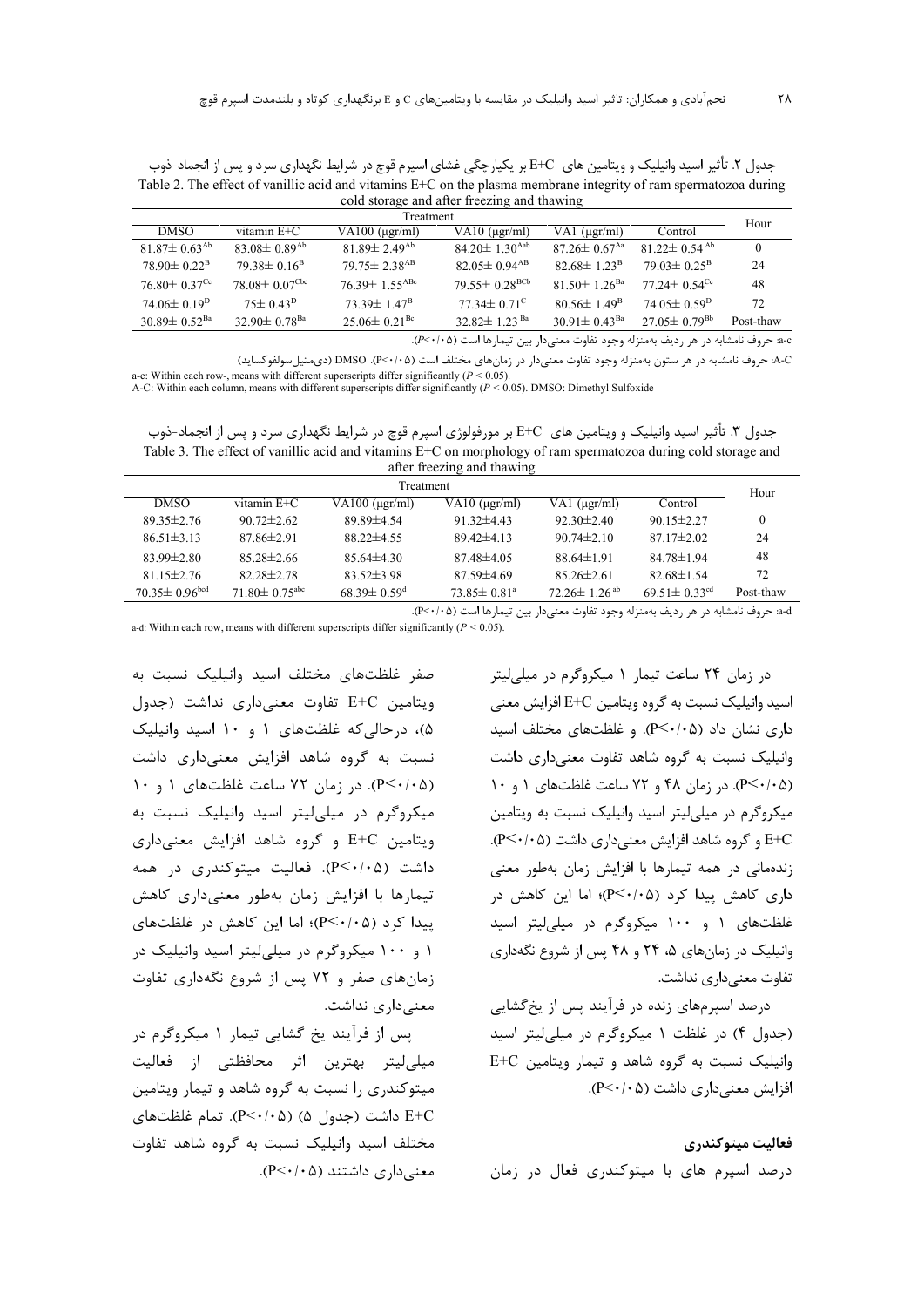| جدول ۴. تأثیر اسید وانیلیک و ویتامین های  E+C بر زنده مانی اسپرم قوچ در شرایط نگهداری سرد و پس از انجماد-ذوب          |
|-----------------------------------------------------------------------------------------------------------------------|
| Table 4. The effect of vanillic acid and vitamins $E+C$ on viability of ram spermatozoa during cold storage and after |
| freezing and thawing                                                                                                  |

| Treatment                       |                                  |                                 |                                 |                                  |                                | Hour      |
|---------------------------------|----------------------------------|---------------------------------|---------------------------------|----------------------------------|--------------------------------|-----------|
| <b>DMSO</b>                     | vitamin $E+C$                    | $VA100$ ( $\mu$ gr/ml)          | $VA10$ ( $\mu$ gr/ml)           | VA1 $(\mu$ gr/ml)                | Control                        |           |
| $75.55\pm 0.96^{Ab}$            | $80.85 \pm 0.86$ <sup>Aab</sup>  | $81.33 \pm 2.15$ <sup>Aab</sup> | $85.27 \pm 2.01$ <sup>Aa</sup>  | $83.72 \pm 1.74$ <sup>Aa</sup>   | $76.91 \pm 0.96$ <sup>Ab</sup> | $\Omega$  |
| $75.49 \pm 0.77^{\rm Bdc}$      | $77.91 \pm 0.99$ <sup>ABbc</sup> | $78.33 \pm 1.72$ <sup>Abc</sup> | $82.77 \pm 2.06$ <sup>Aba</sup> | $80.14 \pm 1.63$ <sup>ABab</sup> | $71.94 \pm 0.60^{\text{Bd}}$   | 24        |
| $72.36 \pm 0.49$ <sup>Cbc</sup> | $75.12 \pm 0.89^{\rm Bbc}$       | $75.15 \pm 2.32$ <sup>ABb</sup> | 79.62 $\pm$ 1.45 <sup>BCa</sup> | $78.33 \pm 2.39$ <sup>Aba</sup>  | $70.03 \pm 0.53$ <sup>Bc</sup> | 48        |
| $68.89 \pm 0.53^{Db}$           | $70.68 \pm 0.99$ <sup>Cb</sup>   | $68.51 \pm 3.10^{Bb}$           | 76.91 $\pm$ 0.93 <sup>Ca</sup>  | $75.90 \pm 1.97$ <sup>Ba</sup>   | $66.77 \pm 0.92^{\text{Cb}}$   | 72        |
| $68.17\pm 0.64^{\rm Bb}$        | $68.26 \pm 0.80^{\rm Bb}$        | $67.23 \pm 1.33^{\text{Bb}}$    | $66.39 \pm 0.85^{Bb}$           | 75.47 $\pm$ 1.6 <sup>Ba</sup>    | $62.25 \pm 0.90^{Bb}$          | Post-thaw |

a-d» حروف نامشابه در هر رديف بهمنزله وجود تفاوت معنى دار بين تيمارها است (٩<٠/٠٥).

A-D: حروف نامشابه در هر ستون بهمنزله وجود تفاوت معنىدار در زمانهاى مختلف است (P<٠/٠۵). DMSO (دىمتيل سولفوكسايد) a-d: Within each row, means with different superscripts differ significantly  $(P < 0.05)$ .<br>A-D: Within each column, means with different superscripts differ significantly  $(P < 0.05)$ . DMSO: Dimethyl Sulfoxide

جدول ۵. تأثیر اسید وانیلیک و ویتامین های E+C بر فعالیت میتوکندری اسپرم قوچ در شرایط نگهداری سرد و پس از انجماد-ذوب Table 5. The effect of vanillic acid and vitamins E+C on mitochondrial activity of ram spermatozoa during cold storage and after freezing and thawing

| Treatment                                                                         |                               |                              |                         |                          |                        | Hour      |
|-----------------------------------------------------------------------------------|-------------------------------|------------------------------|-------------------------|--------------------------|------------------------|-----------|
| <b>DMSO</b>                                                                       | vitamin E+C                   | VA100 $(\mu \text{gr/ml})$   | $VA10$ ( $\mu$ gr/ml)   | VA1 $(\mu$ gr/ml)        | Control                |           |
| $0.93^{\text{Abc}} \pm 65.33$                                                     | $1.65^{\text{Aabc}}\pm 67.73$ | $2.58^{\text{Abc}} \pm 67.1$ | $2.28^{Aa}$ $\pm$ 73.31 | $2.19^{Aab}$ $\pm 70.58$ | $0.60^{Ac}$ $\pm$ 62.9 | $\bf{0}$  |
| $1.26^{\text{Be}}$ $\pm$ 55.79                                                    | $1.48^{Bb}$ $\pm$ 56.35       | $2.21^{Ab} \pm 59.60$        | $1.08^{Ba}$ $\pm$ 65.59 | $2.05^{Aa} \pm 66.51$    | $1.14^{Bc} \pm 52.79$  | 72        |
| $0.27^{Bb} \pm 24.63$                                                             | $0.53^{Bb} \pm 25.96$         | $0.54^{\rm Bc} \pm 20.15$    | $0.30^{Bb} \pm 25.69$   | $0.44^{Ba}$ $\pm 30.57$  | $0.29^{Bd}$ ± 16.59    | Post-thaw |
| a-dش حروف نامشابه در هر رديف بهمنزله وجود تفاوت معنىدار بين تيمارها است (P<٠/٠۵). |                               |                              |                         |                          |                        |           |

A-D: حروف نامشابه در هر ستون بهمنزله وجود تفاوت معنىدار در زمانهاى مختلف است (P<۰/۰۵). DMSO (دىمتيلسولفوكسايد)

a-d: Within each row, means with different superscripts differ significantly ( $P < 0.05$ ). A-D: Within each column, means with different superscripts differ significantly ( $P < 0.05$ ). DMSO: Dimethyl Sulfoxide

ىحث

مطالعات مشابهی در مورداستفاده از اسید وانیلیک بر عملکرد اسيرم قوچ وجود ندارد بنابراين ما ناچار شديم از پژوهشهای مشابه با تاثیر گذاری ترکیب اسید وانیلیک روی بافتها و سلولهای متفاوت در گونههای Kim et al., 2011; Sindhu et ) مختلف استفاده كنيم al., 2015). در پژوهش حاضر، تاثیر رقیق کننده حاوی غلظتهای مختلف اسید وانیلیک بر بهبود فراسنجه های اسیرم در نگهداری کوتاه و بلندمدت مورد بررسی قرار گرفت. نتایج این پژوهش نشان داد که در نگهداری کوتاممدت غلظتهای ۱ و ۱۰ میکروگرم در میلے لیتر اسید وانیلیک توانستند با مهار تولید بیش از حد رادیکالهای آزاد موجب بهبود جنبایی و فعالیت میتوکندری اسپرم نسبت به تیمار  $E + C$  شاهد شدند. چنین تاثیری در تیمار ویتامین هم دیده شد. عملکرد مثبت این آنتیاکسیدان محدود به بهبود معنادار فراسنجههای جنبایی و فعالیت میتوکندری نبوده و درصد زنده مانی و یکپارچگی غشای اسیرمها، در غلظت ۱ میکروگرم در میلی لیتر

اسید وانیلیک نسبت به گروه شاهد افزایش معنیدار یافت. همان طور که در نتایج اشاره شده است در نگه-داری بلندمدت غلظتهای ۱ و ۱۰ میکروگرم در میلی ليتر اسيد وانيليک توانستند باعث بهبود زنده مانى، یکیارچگی غشا و ریختشناسی اسپرمها شدند و نیز غلظت ١ ميكروكرم در ميلي ليتر اسيد وانيليك سبب افزايش جنبايي و فعاليت ميتوكندري نسبت به گروه شاهد شد. اسید وانیلیک یک ترکیب فنلی مشتق شده از گیاهان و مواد خوراکی است. ترکیبات فنولی در گیاهان خوراکی و غیرخوراکی بهطورمعمول یافت میشوند و گزارش شده است که دارای آثار مختلف بیولوژیکی مانند فعالیت آنتی|کسیدانی هستند .(Morucci *et al.*, 2012)

مکانیسم محافظتی اسیدهای فنولیک در مقابل تنش اکسیداتیو به ساختار شیمیایی آن مربوط می شود و به این صورت است که، تشکیل گونههای فعال اکسیژن به وسيله مهار آنزيمهاى تشكيل دهنده ROS را كاهش يا سبب یاکسازی ,ادیکالهای آزاد بهوسیله گروه کربوکسیلیک اسید همراه با ساختار کاتکول در حلقه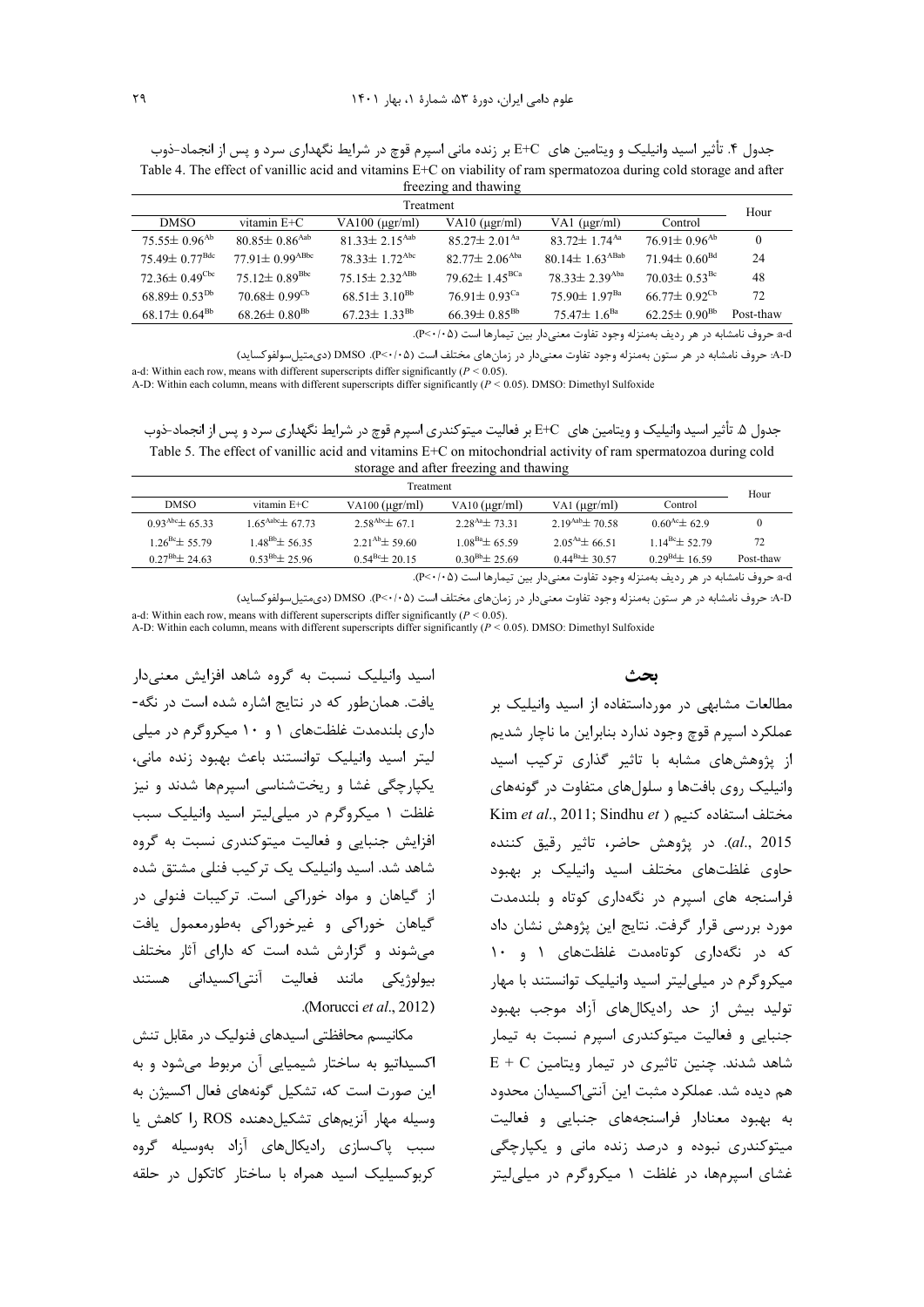آروماتیک شوند (Breininger et al., 2005). برای مقایسه اثر آنتی|کسیدانی اسید وانیلیک نیازمند یک منبع مقایسه بود که در این مطالعه از دو آنتیاکسیدان مطرح و قابل دسترس ويتامين E+C استفاده شد. نتايج تحقیقات نشان میدهد که آنتی|کسیدانهای محلول در چربی مانند ویتامین E و آنتی اکسیدانهای محلول در آب، مانند ویتامین C در کاهش رادیکالهای آزاد نقش موثری دارند (Calixto et al., 2015). ويتامين C دارای خاصیت آنتی اکسیدانی بوده و در مایع اپیدیدیم و پلاسماس منی چند گونه حیوانی و ازجمله قوچ وجود دارد و یک نقش محافظتی در برابر رادیکالهای آزاد داشته و باعث نگهداری غشای اسپرم در مقابل اکسید شدن ميشود (Najafi *et al*., 2014).

عملکرد ویتامین E بهعنوان یک آنتیاکسیدان درون سلولی بیشتر مربوط به جذب گونههای اکسیژن واکنشگر و هیدروپروکسیدازهای چربی و تبدیل آنها به اشکال غیرواکنشی میباشد ( Vinothiya & Ashokkumar, 2017). بنابراين فسفوليپيدهاي غشاء را در برابر آسیبهای ناشی از اکسیده شدن محافظت می کند (Singh et al., 2015). نتایج ما نشان داد که در نگهداری کوتاهمدت غلظت ۱۰ میکروگرم در میلی لیتر اسید وانیلیک روی یکپارچگی غشاء و زندهمانی تاثیر مثبتی نسبت به ویتامین E+C داشته باشه و فراسنجه های جنبایی و فعالیت میتوکندری در غلظتهای ۱ و ۱۰ میکروگرم در میلی لیتر اسید وانیلیک بهترین عملکرد را نسبت به ویتامین E+C داشته اند و در نگهداری بلندمدت، غلظت ۱ میکروگرم در میلی لیتر اسید وانیلیک توانست فراسنجه های جنبایی، زندهمانی و فعالیت میتوکندری اسپرمها را نسبت به گروه ویتامین E+C افزایش معنیداری دهد. مطالعات فراوان در شرایط آزمایشگاهی نشان دادهاند كه تركيبات فنوليك مىتوانند بهطور مستقيم راديكال های آزاد مانند یون سوپراکسید، پراکسید هیدروژن، رادیکال هیدروکسیل و پراکسیل را پاکسازی و جاروب كنند همچنين با پوشش دادن ليپيدها روند پراکسیداسیون لیپیدی را تغییر داده و متوقف کنند به طوری که حتی اثر آنتیاکسیدانی این ترکیبات بیشتر از ویتامینهای C و E و آنتی اکسیدانهای سنتتیک

Rice et al., 1997; Blokhina et al., 2003; ) است Salmani et al., 2013). در نتيجه ميتوان گفت كه اثر آنتیاکسیدانی اسید وانیلیک نسبت به ویتامین E+C بیشتر بوده است.

پژوهش ما اولین بررسی در رابطه با تاثیر اسید وانیلیک بر فراسنجه های اسپرم در نگهداری کوتاه و بلندمدت است. همانطور که قبلا اشاره شد اسید وانیلیک دارای اثر آنتی اکسیدانی قوی بوده و احتمالا این ماده با تقویت سیستم دفاع آنتی اکسیدانی و كاهش تنش اكسيداتيو باعث افزايش كيفيت Dragana et al., ) شده است ( Dragana et al., 2012). كاهش ميزان پراكسيداسيون ليپيد سبب افزایش یکپارچگی غشای سلولی شده و همچنین باعث حفظ پیامرسانهای مولکولی میگردد که این امر یکی از ضروریترین فراسنجه ها برای افزایش باروری است. احتمالا مکانیسم تاثیر اسید وانیلیک بر پراکسیداسیون لیپید به این صورت است که آسیبهای ناشی از گونههای فعال اکسیژن را بر غشای پلاسمایی، با دادن الکترون از گروه هیدروسیل خود به رادیکالهای آزاد کاهش میدهد. در نتیجه میتوان گفت که افزودن اسید وانیلیک سبب افزایش درصد اسپرمهایی با غشاء سالم نسبت به گروه شاهد شد که با نتایج یکسری مطالعات مطابقت دارد (Bucak et al., 2009).

نتايج بهدستآمده از مطالعه حاضر نشان مى دهد که افزودن اسید وانیلیک باعث کاهش میزان پراکسیداسیون لیپید که این به نوبهی خود سبب افزایش درصد زندهمانی اسپرمها طی نگهداری کوتاه و بلندمدت نسبت به گروه شاهد شده است. از آنجایی که جنبایی اسپرم در فرآیند سردسازی بسیار تحت تاثیر قرار میگیرد، معمولاً بهعنوان یک فراسنجه قابل اعتماد برای ارزیابی پروتکل سردسازی در نظر گرفته میشود. افزایش میزان گونههای اکسیژن واکنشگر و پراکسیداسیون لیپید سبب اختلال در غشای میتوکندری، کاهش میزان ATP و آسیب آکسونم اسپرم شده و در نهایت باعث کاهش جنبایی اسپرم خواهد شد و نشان داده شده است که یکپارچگی غشای پلاسمایی Sharma & Agarwal, ) با تحرك اسپرم مرتبط است 1996). پس از آنجاییکه اسید وانیلیک تاثیر مثبتی بر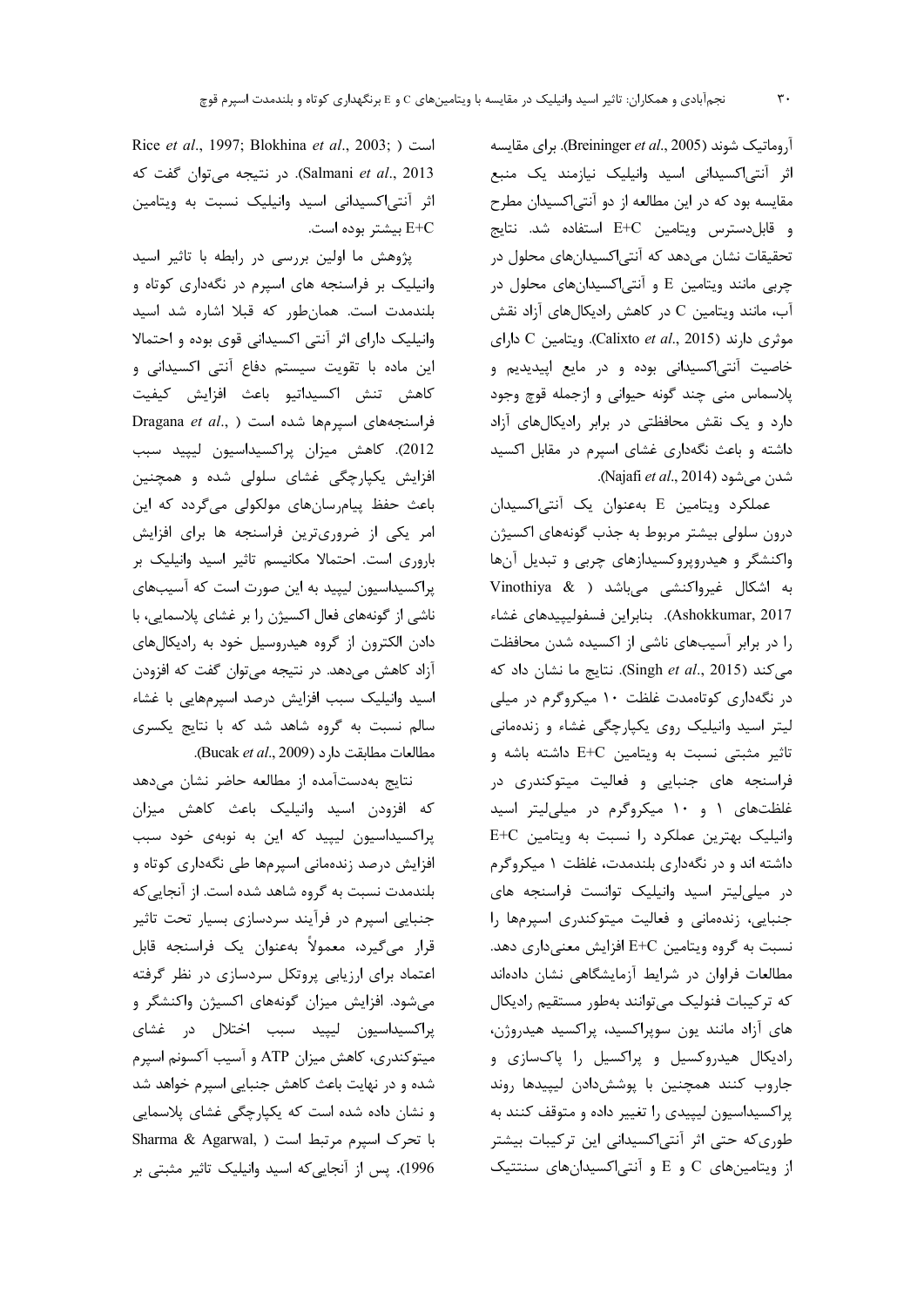یکپارچگی غشای اسپرم داشت در نتیجه تاثیر مثبتی این وجود برای بررسی و ارزیابی دقیقتر تاثیر روی جنبایی و فعالیت میتوکندری در نگهداری کوتاه و بلندمدت نسبت به گروه شاهد دارد.

آنتی|کسیدانی اسید وانیلیک در راستای فرآوری منی نیاز به تحقیقات بیشتری است.

# سیاسگزاری

از زحماتبیدریغ مسئول مزرعه و مسئول آزمایشگاههای دانشکده علوم دامی دانشگاه علوم کشاورزی و منابع طبیعی ساری، تشکر و قدردانی می گردد.

تعارض منافع

هيچگونه تعارض منافع توسط نويسندگان وجود ندارد.

#### **REFERENCES**

- Arora, A., Nair, MG. & Strasburg, GM. (1998). Structure–activity relationships for antioxidant activities  $\mathbf{1}$ . of a series of flavonoids in a liposomal system. Free Radical Biology and Medicine, 24(9), 1355-1363.
- $\mathcal{D}$ Benavente-García, O., Castillo, J., Marin, FR., Ortuño, A. & Del Río, JA. (1997). Uses and properties of citrus flavonoids. Journal of Agricultural and Food Chemistry, 45(12), 4505-4515.
- 3. Blokhina, O., Virolainen, E. & Fagerstedt, KV. (2003). Antioxidants oxidative damage and oxygen deprivation stress-review. Annals of Botany, 91,179-194.
- 4. Breininger, E., Beorlegui, NB., O'Flaherty, CM. & Beconi, MT. (2005). Alpha-tocopherol improves biochemical and dynamic parameters in cryopreserved boar semen. Theriogenology, 63(8),2126-2135.
- 5. Bucak, MN., Tuncer, PB., Sarıozkan, S. & Ulutas, PA. (2009). Comparison of the effects of glutamine and an amino acid solution on post-thawed ram sperm parameters, lipid peroxidation and anti-oxidant activities. Small Ruminant Research, 81,13-17.
- 6. Calixto-Campos, C., Carvalho, TT., Hohmann, MS., Pinho-Ribeiro, FA., Fattori, V., Manchope, MF., Zarpelon, AC., Baracat, MM., Georgetti, SR., Casagrande, R. & Verri, Jr WA. (2015). Vanillic acid inhibits inflammatory pain by inhibiting neutrophil recruitment, oxidative stress, cytokine production, and NF<sub>K</sub>B activation in mice. Journal of Natural Products, 78(8), 1799-1808.
- 7. Courot, M. (1976). Semen quality and quantity in the ram. Sheep Breeding: *Studies in the* Agricultural and Food Sciences, 495-504.
- 8. Delaquis, P., Stanich, K. & Toivonen, P. (2005). Effect of pH on the inhibition of Listeria spp. by vanillin and vanillic acid. Journal of Food Protection, 68(7), 1472-1476.
- 9. Dianat, M., Hamzavi, GR., Badavi, M. & Samarbafzadeh, A. (2014). Effects of Losartan and vanillic acid co-administration on ischemia-reperfusion-induced oxidative stress in isolated rat heart. Iranian Red Crescent Medical Journal, 16(7).
- 10. Dragana, M., Stanisavljevic Sasa, S., Stojicevic Sofija, M., Dorcevic Branislav, P., Zlatkovic Dragan, T., Velickovic Ivana, T. & Karabegovic Miodrag, L. (2012). Antioxidant activity, the content of total phenols and flavonoids in the ethanol extracts of mentha longifolia L. Hudson dried by the use of different techniques. Available on line at Association of the Chemical Engineers of Serbia ACHE, 23,213-219.
- 11. Evans, G., Hollinshead, FK. & MaxwellW, MC. (2004). Preservation and artificial insemination of sexed semen in sheep. Reproduction, Fertility and Development, 16,455-464.
- 12. Fattah, A., Sharafi, M., Masoudi, R., Shahverdi, A., Esmaeili, V. & Najafi, A. (2017). 1-Carnitine in rooster semen cryopreservation: Flow cytometric, biochemical and motion findings for frozenthawed sperml. Cryobiology, 74,148-153.
- 13. Fraser, L., Dziekońska, A., Strzeżek, R. & Strzeżek, J. (2007). Dialysis of boar semen prior to freezing–thawing: Its effects on post-thaw sperm characteristics. Theriogenology, 67(5), 994-1003.
- 14. Itoh, A., Isoda, K., Kondoh, M., Kawase, M., Kobayashi, M., Tamesada, M. & Yagi, K. (2009). Hepatoprotective effect of syringic acid and vanillic acid on concanavalin a-induced liver injury. Biological and Pharmaceutical Bulletin, 32(7),1215-1219.
- 15. Kim, MC., Kim, SJ., Kim, DS., Jeon, YD., Park, SJ., Lee, HS., Um, JY. & Hong, SH. (2011). Vanillic acid inhibits inflammatory mediators by suppressing NF-KB in lipopolysaccharide-stimulated mouse peritoneal macrophages. Immunopharmacology and Immunotoxicology, 33(3), 525-532.

نتىجەگىرى

بنابراین ازیافتههای پژوهش حاضر، می;توان نتیجه گرفت که افزودن اسید وانیلیک در غلظت ۱ و ۱۰ میکروگرم در میلی لیتر سبب بهبود فراسنجههای جنبايي، زندهماني، افزايش ميزان سلامت غشا، فعاليت

.<br>میتوکندری وکاهش اسیرماتوزئیدهایی با مورفولوژی

غیرطبیعی طی نگهداری کوتاه و بلندمدت شدند. با